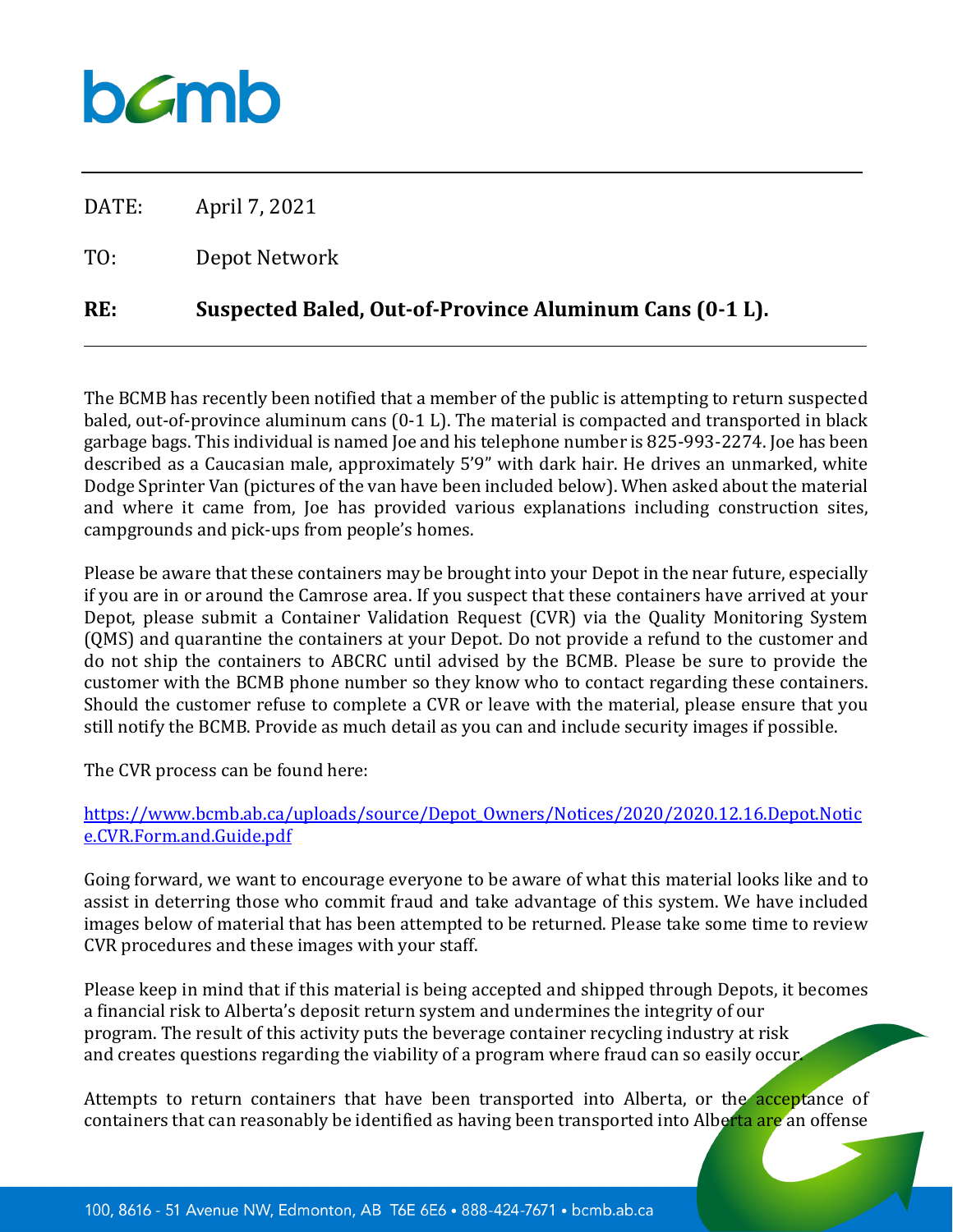

under the Beverage Container Recycling Regulation. It is important to note that if any Depot is found to be accepting and shipping this material, without following CVR processes, they could find themselves subject to investigation by the BCMB. This could potentially lead to a hearing where a review of their operating permit may result in suspension or cancellation of said permit.

Should you have any questions or information, please contact either Michelle Winmill [\(mwinmill@bcmb.ab.ca\)](mailto:mwinmill@bcmb.ab.ca) or Jenn Budd [\(jbudd@bcmb.ab.ca\)](mailto:jbudd@bcmb.ab.ca)

Should you wish to make an anonymous report or provide a tip regarding material that has been transported into Alberta, please send your email to **fraudtip@bcmb.ab.ca** 



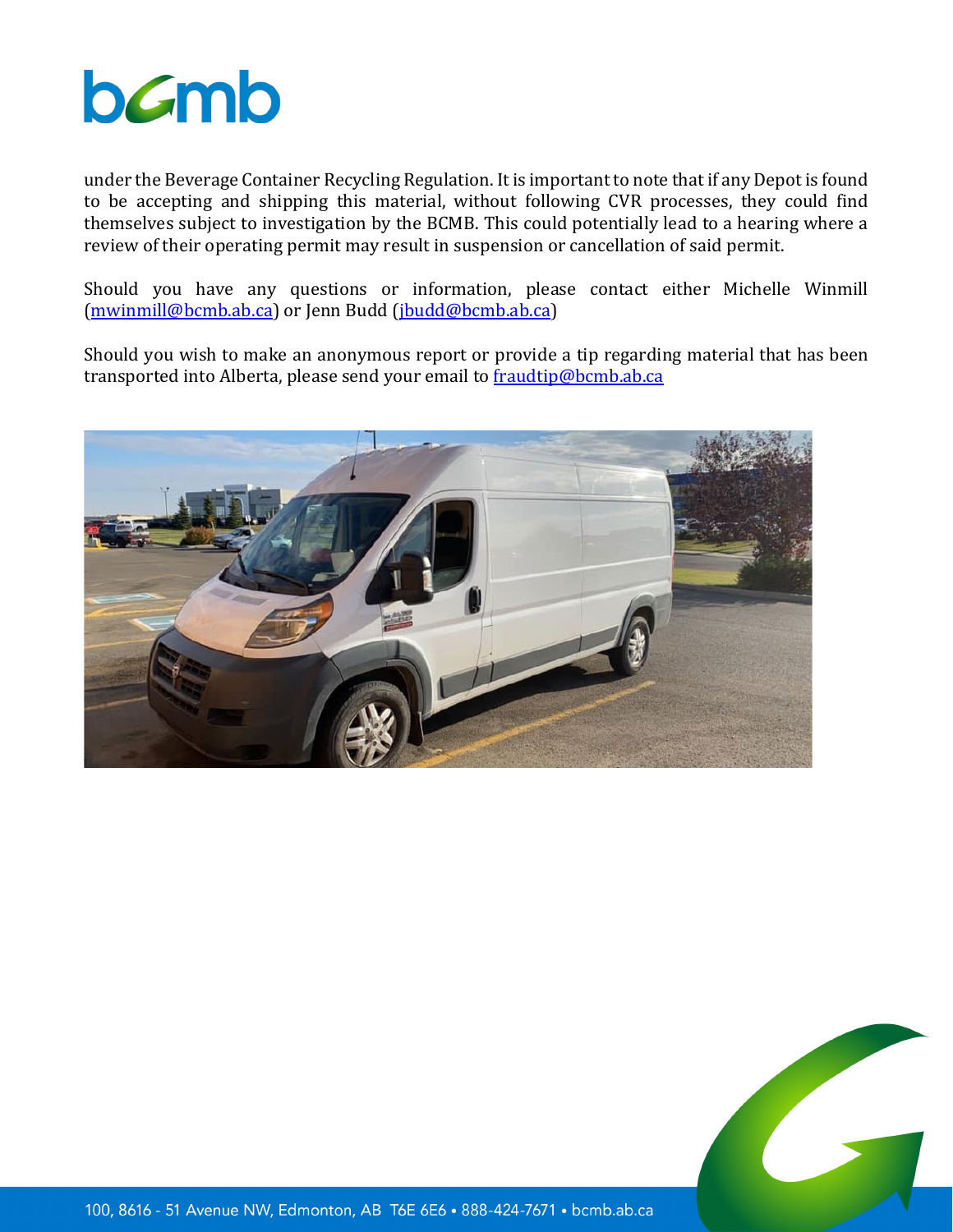



100, 8616 - 51 Avenue NW, Edmonton, AB T6E 6E6 . 888-424-7671 . bcmb.ab.ca